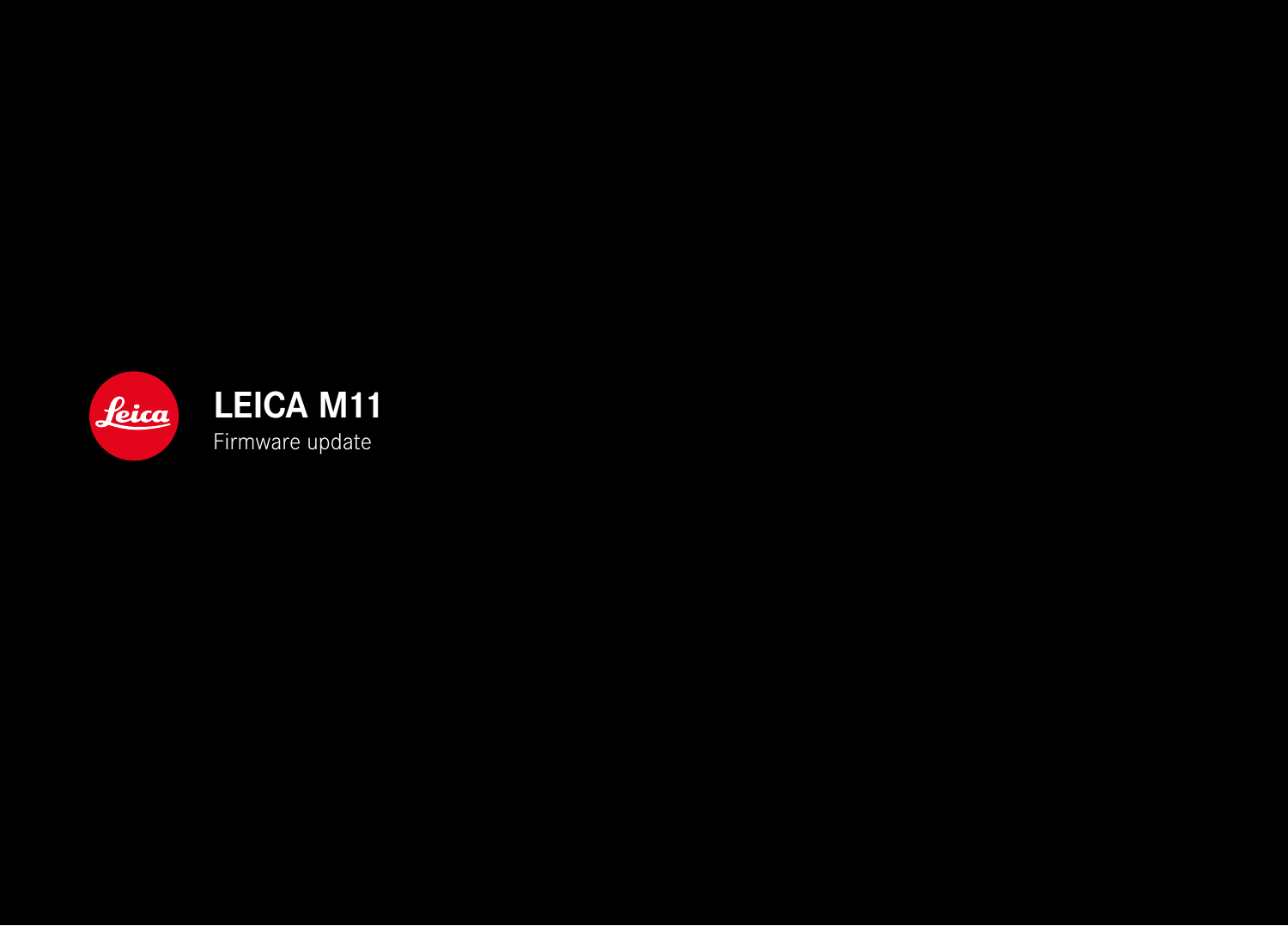| Camera model | <b>Firmware version</b> |
|--------------|-------------------------|
| Leica M11    |                         |

**\_NEW:** New delete option Delete Multi

- **\_IMPROVED:** Exposure metering method Highlight-weighted now works with an improved algorithm
- **\_FIXED:** No more shutter delay between shots
- **\_FIXED:** Visualization error during the use of Perspective Control remedied
- **\_FIXED:** Bugfixes in the firmware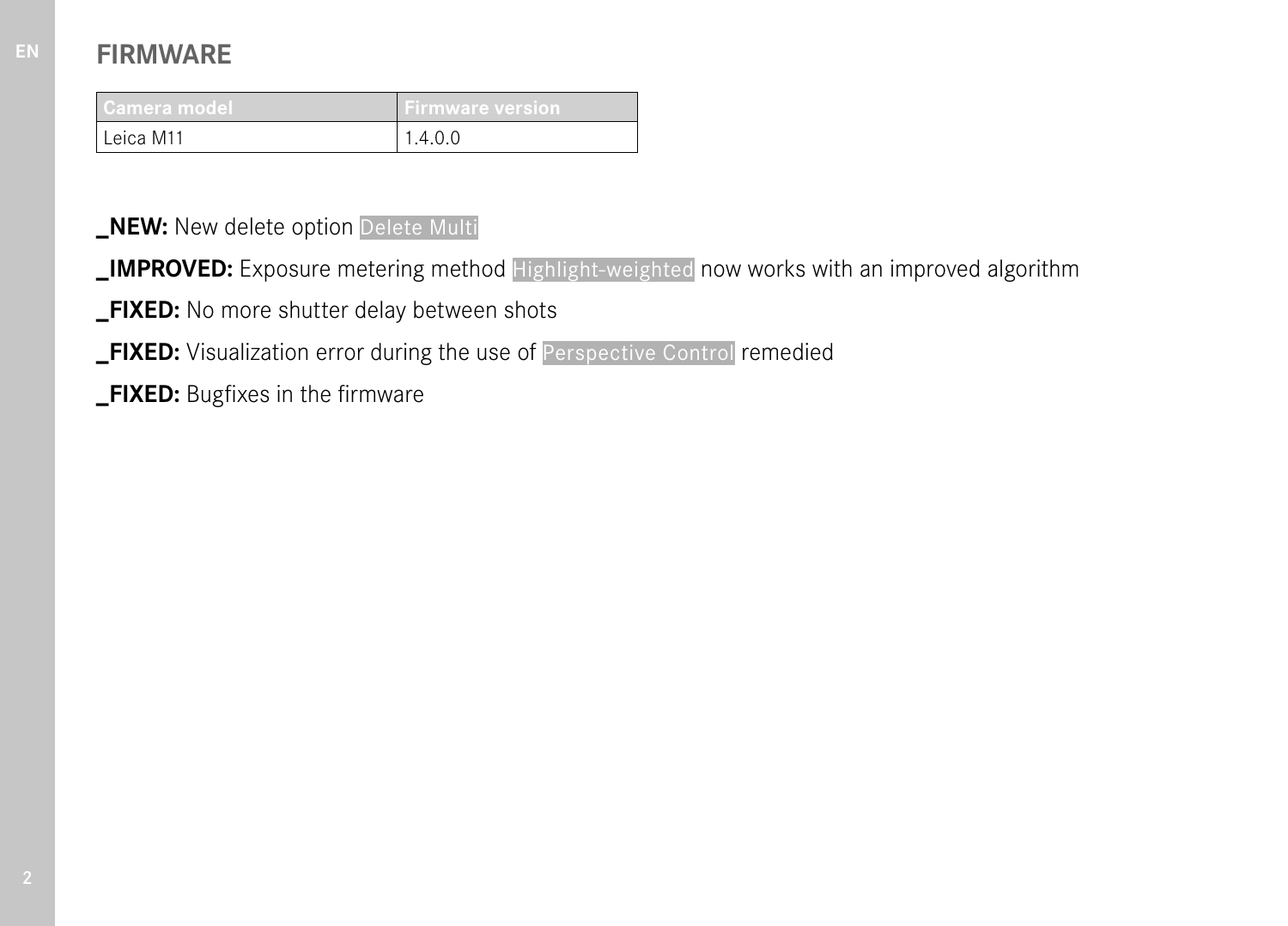# **FIRMWARE UPDATES**

Leica is continuously working on the further improvement and optimization of your camera. Since many camera functions are entirely controlled by software, some of these improvements and additions to the functional scope can be installed in retrospect. Leica offers firmware updates at irregular intervals, which you can download from our website.

Leica will notify you of any new updates, once you have registered your camera. Users of Leica FOTOS will also be automatically notified about firmware updates for their Leica cameras.

There are two options for installing firmware updates.

- conveniently via the Leica FOTOS app
- directly via the camera menu

### **Finding the currently installed firmware version**

- ▶ Select Camera Information in the main menu
	- The current firmware version is displayed next to the menu item Camera firmware version.



More information about registering, firmware updates and how to download them to your camera, as well as any amendments and additions to this manual can be found in the customer area of our website at:

club.leica-camera.com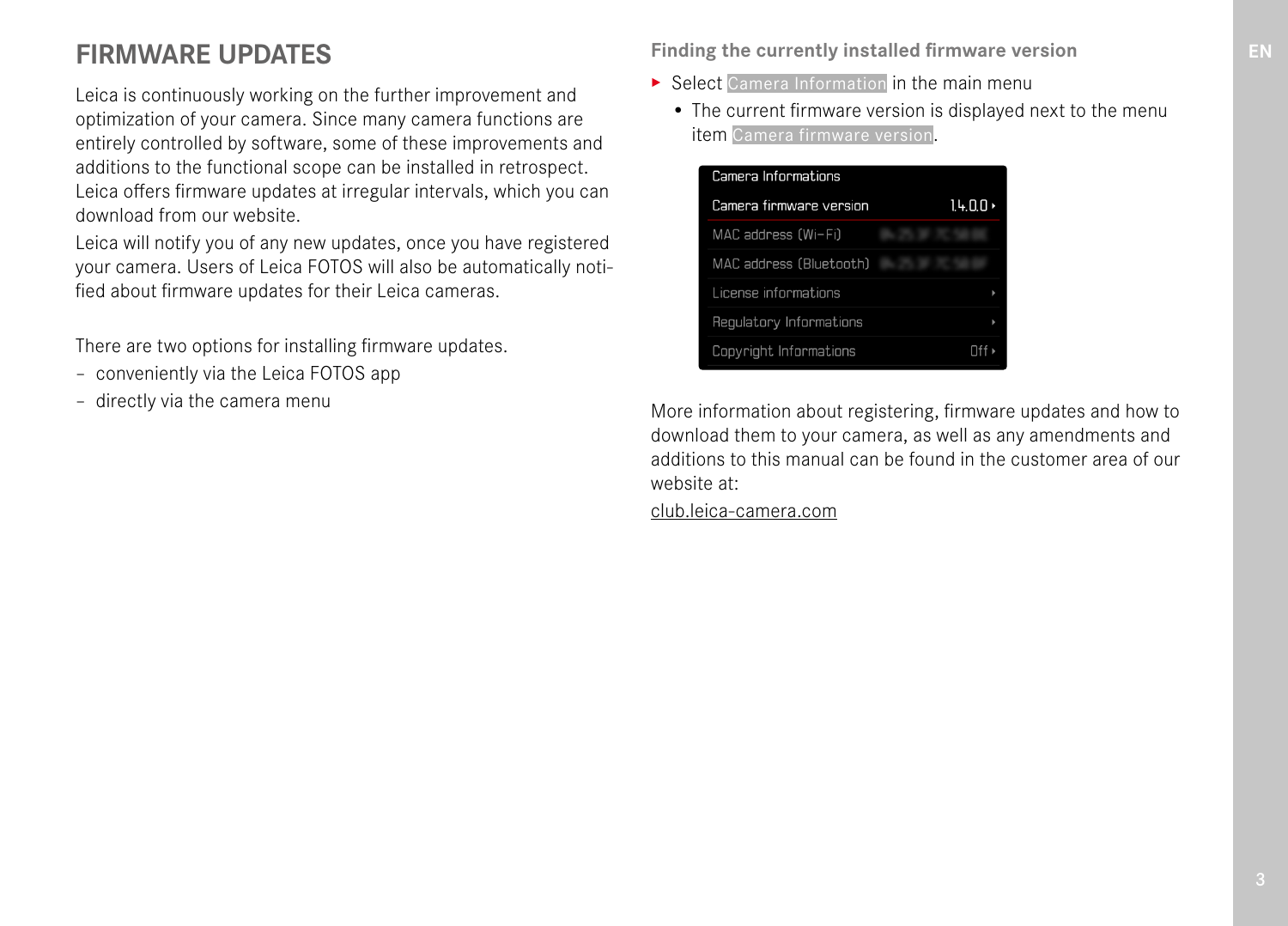## **EXECUTING A FIRMWARE UPDATE**

Any interruption of a running firmware update may cause serious and irreparable damage to your equipment!

You will therefore have to take particular note of the following, when carrying out a firmware update:

- Do not switch off the camera!
- Do not remove the memory card!
- Do not remove the rechargeable battery!
- Do not remove the lens!

#### Notes

- A warning message will appear if the battery is insufficiently charged. Recharge the battery and then repeat the process described above.
- You will find additional device and country-specific registration marks and numbers in the Camera Information submenu.

# **PREPARATION**

- ▸ Fully charge and insert the rechargeable battery
- ▸ Any stored firmware files on the memory card must be removed
	- We recommend saving any images on the memory card and reformatting it before the update. (Caution: Loss of data! All data stored on the memory card will be lost during formatting.)
	- Make sure to back up any files saved to the internal memory as a precaution.
- ▸ Download the latest firmware version
- ▸ Save the download to the memory card
	- The firmware file must be stored in the main directory of the memory card (not in a sub-directory).
- ▸ Insert the memory card into the camera
- ► Switch the camera on